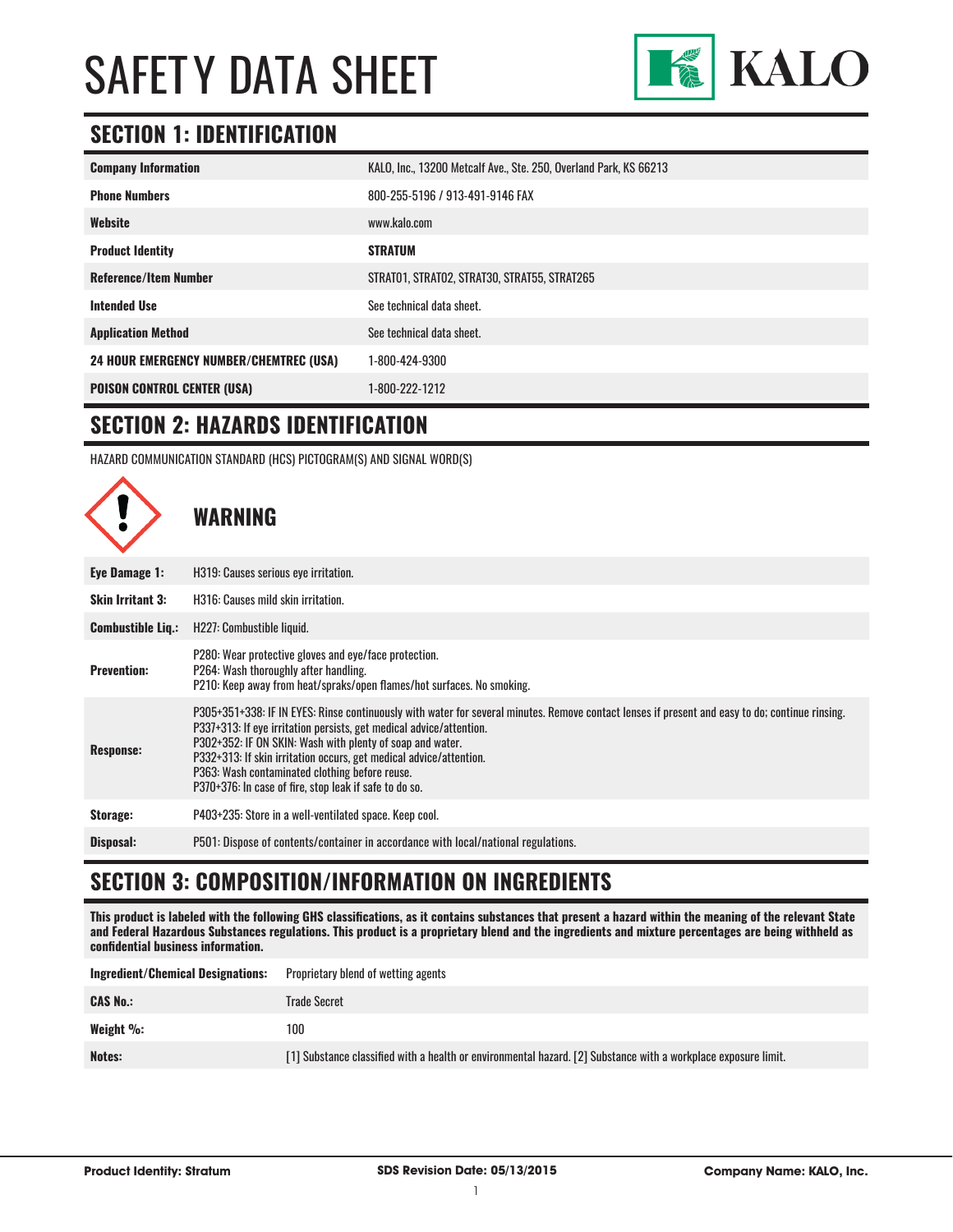

#### **SECTION 4: FIRST AID MEASURES**

#### **[DESCRIPTIONS]**

| General:           | In all cases of doubt, or when symptoms persist, seek medical attention. Never give anything by mouth to an unconscious person.                                                                                                         |
|--------------------|-----------------------------------------------------------------------------------------------------------------------------------------------------------------------------------------------------------------------------------------|
| <b>Inhalation:</b> | Remove to fresh air. Keep patient warm and at rest. If breathing is irregular or stopped, give artificial respiration. If unconscious, place in the recovery<br>position and obtain immediate medical attention. Give nothing by mouth. |
| Eyes:              | Irrigate copiously with clean fresh water for at least 10 minutes, holding the eyelids apart and seek medical attention.                                                                                                                |
| Skin:              | Remove contaminated clothing. Wash skin thoroughly with soap and water or use a recognized skin cleanser. Do NOT use solvents or thinners.                                                                                              |
| <b>Ingestion:</b>  | If accidentally swallowed, obtain immediate medical attention. Keep at rest. Do NOT induce vomiting.                                                                                                                                    |
|                    | [MOST IMPORTANT SYMPTOMS AND EFFECTS, BOTH ACUTE AND DELAYED]                                                                                                                                                                           |
| Overview:          | No adverse symptoms or effects anticipated under normal handling conditions. See Section 2 for further details.                                                                                                                         |
| Eyes:              | Causes serious eye irritation.                                                                                                                                                                                                          |
| Skin:              | Causes mild skin irritation.                                                                                                                                                                                                            |
|                    |                                                                                                                                                                                                                                         |

### **SECTION 5: FIREFIGHTING MEASURES**

**Extinguishing Media:** Recommended extinguishing media: alcohol resistant foam, CO<sup>2</sup> , powder, water spray. Do not use water jet. **Special Hazards:** Combustion may yield smoke, carbon monoxide, and other products of incomplete combustion. Oxides of sulfur, nitrogen or phosphorus may also be formed. **Advice For Firefighters:** Evacuate area. Prevent contamination from run-off of adjacent areas, streams, drinking water and sewers. Do not flush down sewers or other drainage systems. Exposed firefighters must wear standard protective equipment and in enclosed areas self-contained breathing apparatus. Use water-spray to cool fire-exposed surfaces and personnel.

# **SECTION 6: ACCIDENTAL RELEASE MEASURES**

| <b>Precautions/Procedures:</b>                                         | Keep all sources of ignition away from spill/release. In case of a major spill or spillage in a confined space evacuate the area and<br>check vapor levels.                                                                                                                                                                                                                                                                                                                                                                                                                                                                                                               |
|------------------------------------------------------------------------|---------------------------------------------------------------------------------------------------------------------------------------------------------------------------------------------------------------------------------------------------------------------------------------------------------------------------------------------------------------------------------------------------------------------------------------------------------------------------------------------------------------------------------------------------------------------------------------------------------------------------------------------------------------------------|
| <b>Environmental Precautions:</b>                                      | Do not allow spills to enter drains or water courses.                                                                                                                                                                                                                                                                                                                                                                                                                                                                                                                                                                                                                     |
| <b>Methods and Material For</b><br><b>Containment and Cleaning Up:</b> | Ventilate the area and avoid breathing vapors. Take the personal protective measures listed in Section 8. Contain and absorb spillage<br>with non-combustible materials (e.g. sand/earth/vermiculite). Place in closed containers outside buildings and dispose of according<br>to the Waste Regulations (see Section 13). Clean, preferably with a detergent. Do not use solvents. Do not allow spills to enter drains<br>or water courses. If drains, sewers, streams or lakes are contaminated, inform the local water company immediately. In the case of<br>contamination of rivers, streams, or lakes, the Environmental Protection Agency should also be informed. |

### **SECTION 7: HANDLING AND STORAGE**

| <b>Precautions For Safe Handling:</b> | Do not get in eyes, on skin, or on clothing. Do not breathe vapors or mists. Keep container closed. Use only with adequate<br>ventilation. Use good personal hygiene practices. Wash hands before eating, drinking, smoking. Remove contaminated clothing and<br>wash before reuse. Destroy contaminated belts and shoes and other items that cannot be decontaminated.<br>See Section 2 for further details. |
|---------------------------------------|---------------------------------------------------------------------------------------------------------------------------------------------------------------------------------------------------------------------------------------------------------------------------------------------------------------------------------------------------------------------------------------------------------------|
| <b>Conditions For Safe Storage:</b>   | Store in tightly closed containers in dry, well-ventilated area, away from excessive heat and incompatibles.<br>See Section 2 for further details.                                                                                                                                                                                                                                                            |
| <b>Incompatible Materials:</b>        | Strong acids, strong bases, strong oxidizers.                                                                                                                                                                                                                                                                                                                                                                 |
| <b>Specific End Use(s):</b>           | See technical data sheet.                                                                                                                                                                                                                                                                                                                                                                                     |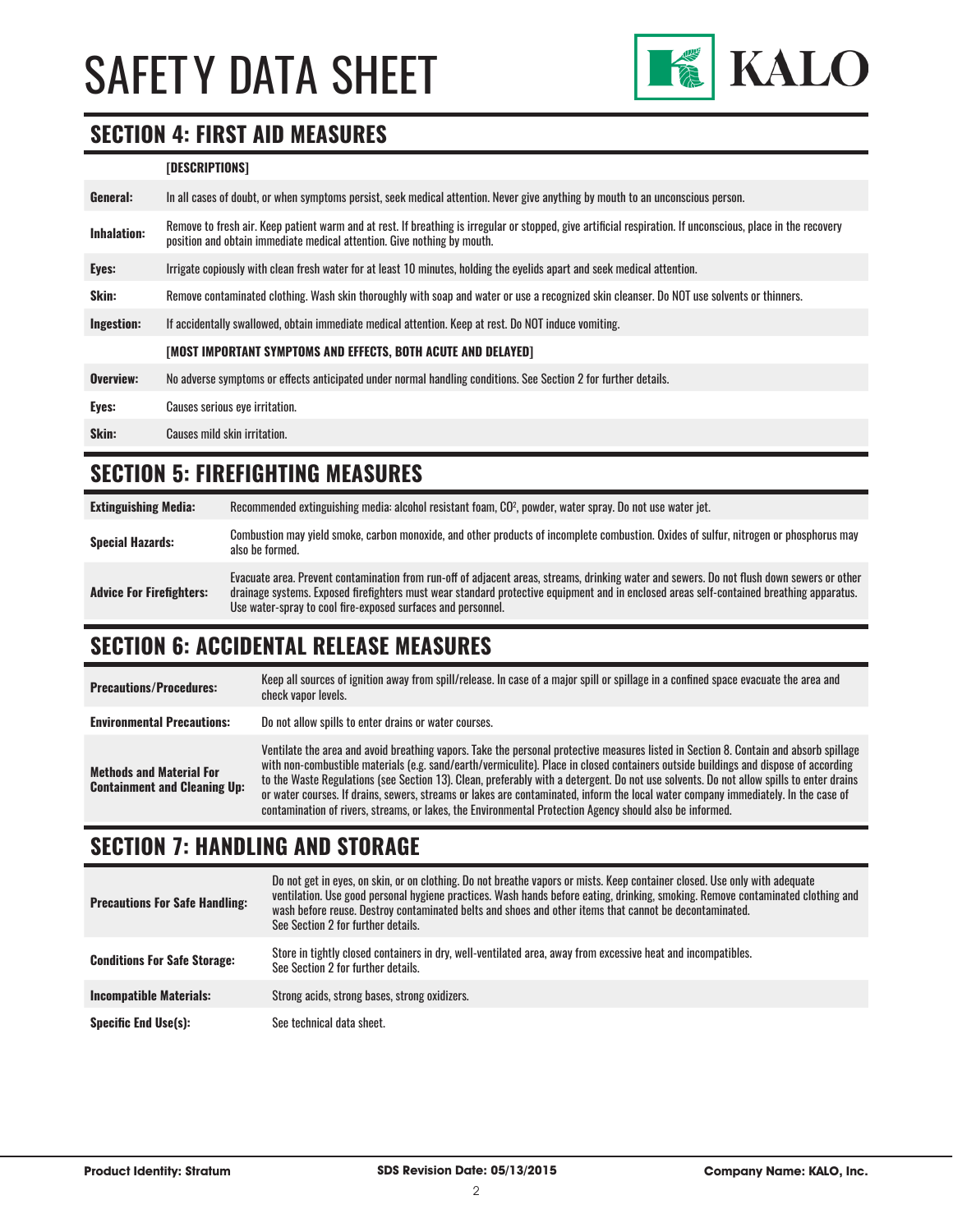

### **SECTION 8: EXPOSURE CONTROLS/PERSONAL PROTECTION**

**Exposure Data:** This product contains the following ingredient (at greater than 0.1%) with established limits for exposure under OSHA, ACGIH and/or NIOSH.

| <b>CAS No.</b><br><b>Ingredient</b> |                        | <b>Source</b> | <b>Value</b>                                                                 |
|-------------------------------------|------------------------|---------------|------------------------------------------------------------------------------|
|                                     |                        | <b>OSHA</b>   | TWA: $15mg/m3$ (total) / TWA: $5mg/m3$ (resp)                                |
| 0000056-81-5<br>Glycerol            |                        | ACGIH         | TWA: $3mg/m^3$ (resp) / TWA: $10mg/m^3$ (mist)                               |
|                                     |                        | NIOSH         | <b>No Established RELs</b>                                                   |
| <b>CAS No.</b><br>Ingredient        |                        | <b>Source</b> | Value                                                                        |
|                                     |                        | <b>OSHA</b>   | TWA: $100$ ppm ( $300$ mg/m <sup>3</sup> )                                   |
| 0000071-36-3<br>Butan-1-01          |                        | <b>ACGIH</b>  | TWA: 15ppm; Ceiling 30 ppm                                                   |
|                                     |                        | <b>NIOSH</b>  | $C$ 50ppm (150mg/m <sup>3</sup> ) [skin]                                     |
| <b>CAS No.</b><br>Ingredient        |                        | <b>Source</b> | <b>Value</b>                                                                 |
|                                     |                        | OSHA          | TWA: 100ppm (600 mg/m <sup>3</sup> ) [skin]                                  |
| 0034590-94-8<br>propanol            | (2-metoxymethylethoxy) | ACGIH         | TWA: 100ppm; STEL: 150ppm [skin]                                             |
|                                     |                        | <b>NIOSH</b>  | TWA: 100ppm (600mg/m <sup>3</sup> ) ST 150ppm (900mg/m <sup>3</sup> ) [skin] |

| <b>Respiratory:</b>          | If workers are exposed to concentrations above the exposure limit, they must use the appropriate certified respirators.                                                                                                                                                                                                                |
|------------------------------|----------------------------------------------------------------------------------------------------------------------------------------------------------------------------------------------------------------------------------------------------------------------------------------------------------------------------------------|
| Eyes:                        | Wear safety eyewear (e.g. safety spectacles/goggles/visors) to protect against the splash of liquids.                                                                                                                                                                                                                                  |
| Skin:                        | Overalls, which cover the body, arms, and legs, should be worn. Skin should not be exposed. All parts of the body should be washed after contact.                                                                                                                                                                                      |
| <b>Engineering Controls:</b> | Provide adequate ventilation. Where reasonably practicable, this should be achieved by the use of local exhaust ventilation and good general<br>extraction. If these are not sufficient to maintain concentrations of particulates, and any vapor below occupational exposure limits, suitable<br>respiratory protection must be worn. |

# **SECTION 9: PHYSICAL AND CHEMICAL PROPERTIES**

| <b>Appearance:</b>                          | <b>Clear Liquid</b>                                  |
|---------------------------------------------|------------------------------------------------------|
| Odor:                                       | <b>Not Determined</b>                                |
| <b>Odor Threshold:</b>                      | <b>Not Measured</b>                                  |
| pH:                                         | $7-8$                                                |
| <b>Specific Gravity:</b>                    | 1.08                                                 |
| <b>Flashpoint:</b>                          | >69°C / >157°F Tagged Closed Cup                     |
| <b>Solubility in Water:</b>                 | <b>Not Measured</b>                                  |
| Viscosity (cSt):                            | Not Measured                                         |
| $VOC\%$ :                                   | <b>Not Measured</b>                                  |
| <b>Vapor Pressure (Pa):</b>                 | Not Measured                                         |
| <b>Melting/Freezing Points:</b>             | Not Measured                                         |
| <b>Initial Boiling Point/Range:</b>         | No Established Limit (C) / Not Established Limit (F) |
| <b>Flammability (Solid, Gas):</b>           | Not Applicable                                       |
| <b>Upper Flammability/Explosive Limits:</b> | <b>Not Measured</b>                                  |
| <b>Lower Flammability/Explosive Limits:</b> | Not Measured                                         |
| <b>Decomposition Temperature:</b>           | <b>Not Measured</b>                                  |
| <b>Auto-Ignition Temperature:</b>           | <b>Not Measured</b>                                  |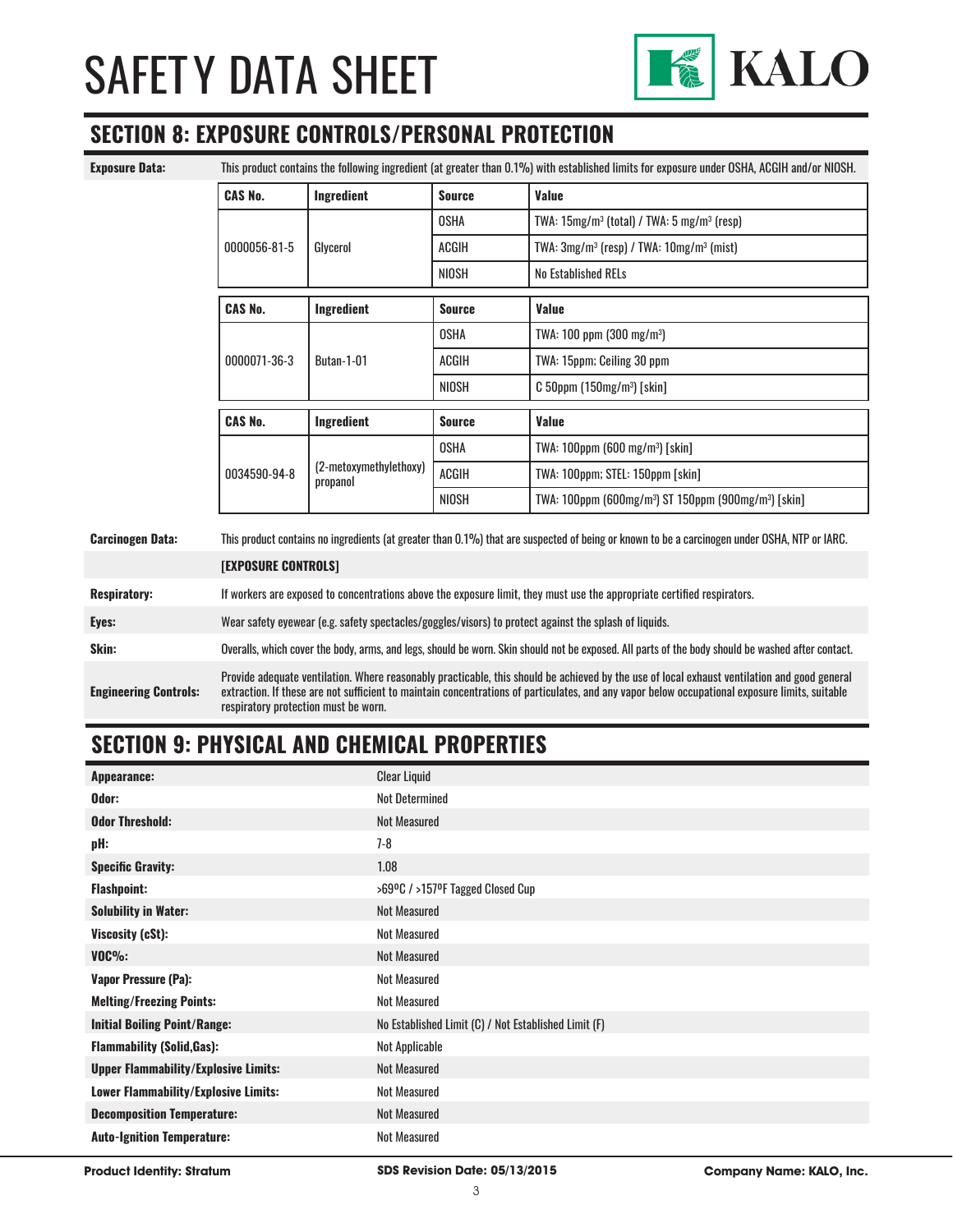

# **SECTION 10: STABILITY AND REACTIVITY**

| Reactivity:                              | Not chemically reactive.                                                                                |
|------------------------------------------|---------------------------------------------------------------------------------------------------------|
| <b>Chemical Stability:</b>               | Stable under normal ambient and anticipated conditions of use.                                          |
| <b>Hazardous Reactions:</b>              | Hazardous reactions not anticipated.                                                                    |
| <b>Conditions To Avoid:</b>              | Extended exposure to high temperatures can cause decomposition. Avoid all possible sources of ignition. |
| Incompatible Materials:                  | Oxidizing agents, strong reducing agents.                                                               |
| <b>Hazardous Decomposition Products:</b> | Not anticipated under normal conditions of use.                                                         |

# **SECTION 11: TOXICOLOGICAL INFORMATION**

| <b>ACUTE TOXICITY ESTIMATE</b>                                    |                                            |                          |
|-------------------------------------------------------------------|--------------------------------------------|--------------------------|
| <b>Ingredients:</b>                                               | <b>Proprietary Blend of Wetting Agents</b> |                          |
| Oral LD50mg/kg:                                                   | >5,000.00 (rat)/Category: NA               |                          |
| Skin LD50mg/kg:                                                   | >5,000.00 (rabbit)/Category: NA            |                          |
| Inhalation Vapor/Dust/Mist LC50mg/L/4hr:                          | No Data Available                          |                          |
| <b>ITEM</b>                                                       | <b>HAZARD</b>                              | <b>CATEGORY</b>          |
| <b>Acute Toxicity (mouth):</b>                                    | <b>Not Applicable</b>                      | $\overline{\phantom{a}}$ |
| <b>Acute Toxicity (skin):</b>                                     | <b>Not Applicable</b>                      | $\overline{\phantom{a}}$ |
| <b>Acute Toxicity (inhalation):</b>                               | <b>Not Applicable</b>                      | $\overline{\phantom{a}}$ |
| <b>Skin Corrosion/Irritation:</b>                                 | <b>Causes mild skin irritation.</b>        | 3                        |
| <b>Eye Damage/Irritation:</b>                                     | <b>Causes serious eye irritation</b>       | 1                        |
| <b>Sensitization (respiratory):</b>                               | <b>Not Applicable</b>                      | $\overline{\phantom{a}}$ |
| <b>Sensitization (skin):</b>                                      | <b>Not Applicable</b>                      | $-$                      |
| <b>Germ Toxicity:</b>                                             | <b>Not Applicable</b>                      | $\qquad \qquad -$        |
| <b>Carcinogenicity:</b>                                           | <b>Not Applicable</b>                      | $\overline{\phantom{a}}$ |
| <b>Reproductive Toxicity:</b>                                     | <b>Not Applicable</b>                      | $\overline{\phantom{a}}$ |
| <b>Specific Target Organ Systemic Toxicity-Single Exposure:</b>   | <b>Not Applicable</b>                      | $-$                      |
| <b>Specific Target Organ Systemic Toxicity-Repeated Exposure:</b> | <b>Not Applicable</b>                      | $\qquad \qquad -$        |
| <b>Aspiration Hazard:</b>                                         | Not Applicable                             | $\overline{\phantom{a}}$ |

# **SECTION 12: ECOLOGICAL INFORMATION**

| <b>Aquatic Ecotoxicity:</b>            | This product is not expected to be harmful to the aquatic environment. However, ecotoxocity studies have not been conducted on<br>this preparation. |
|----------------------------------------|-----------------------------------------------------------------------------------------------------------------------------------------------------|
| <b>Persistence and Degradability:</b>  | There is no data available on the preparation itself.                                                                                               |
| <b>Bioaccumulative Potential:</b>      | Not measured.                                                                                                                                       |
| <b>Mobility In Soil:</b>               | No data available.                                                                                                                                  |
| <b>Results of PBT and vPvB Assess:</b> | This product contains no PBT/vPvB chemicals.                                                                                                        |
| <b>Other Adverse Effects:</b>          | No data available.                                                                                                                                  |